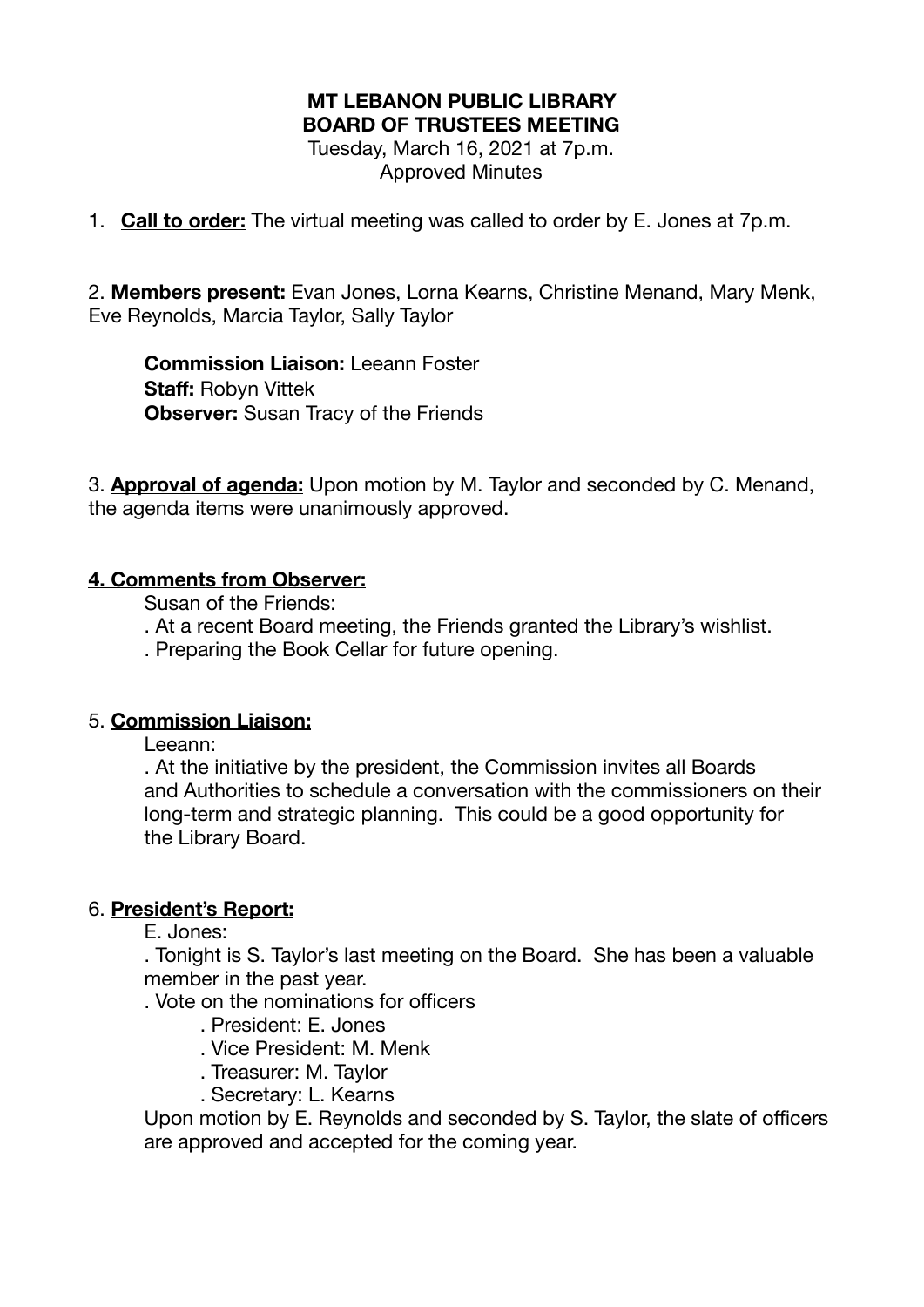# 7. **Treasure's Report:**

M. Taylor:

. The statistics are still skewed. Expecting for more discussions after the March financial report comes out.

. The revenues and expenses are at the right level. Noticing that both adult and young adult sections are way above expectation due to ordering patterns.

Upon motion by M. Menk and seconded by C. Menand, the Board unanimously approved to file the February financial report for audit.

# 8. **Director's Report:**

. 2020 Annual Report

 . Member comments: Comprehensive. Well capturing the challenges, creativity, energy, resilience and other highlights of the Library in an extraordinary year.

. A rose garden in honor of David McKibben

 . The Library has received a David McKibben Memorial fund. A rose garden is so far the best proposal to honor David, who was a passionate rosarian.

. Staffing changes

 . The Library is working with the municipality to fill the two positions vacated by the staff members.

. Friends of the Library wish list

 . Thanks to the Friends for the generous support during a tough year. **.** Virtual Garden Tour 

 . Various work on a potentially great plant sale to be held on May 15.

#### 9. **Old business:**

Discussion on the newly drafted Vision and Mission Statements 

. Prior to this meeting, 3 members of the interim Governance Committee and Robyn had a preview and discussion on the Vision and Mission Statements. The draft received positive feedbacks.

. Focus on community: It is based on the results of numerous community engagements.

. Forward thinking. In the spirit of forward thinking, possible initiatives such as LEED certification can help the Library become the beacon of the community.

. The meaning of the word "MORE": quality over quantity.

. Including the word "Laughter" in the vision make the vision more up-to date and expands the role of the Library beyond the traditional book and information center.

. Understanding the long term nature for the Board and Library to come up with concrete plans to realize the vision of the Library.